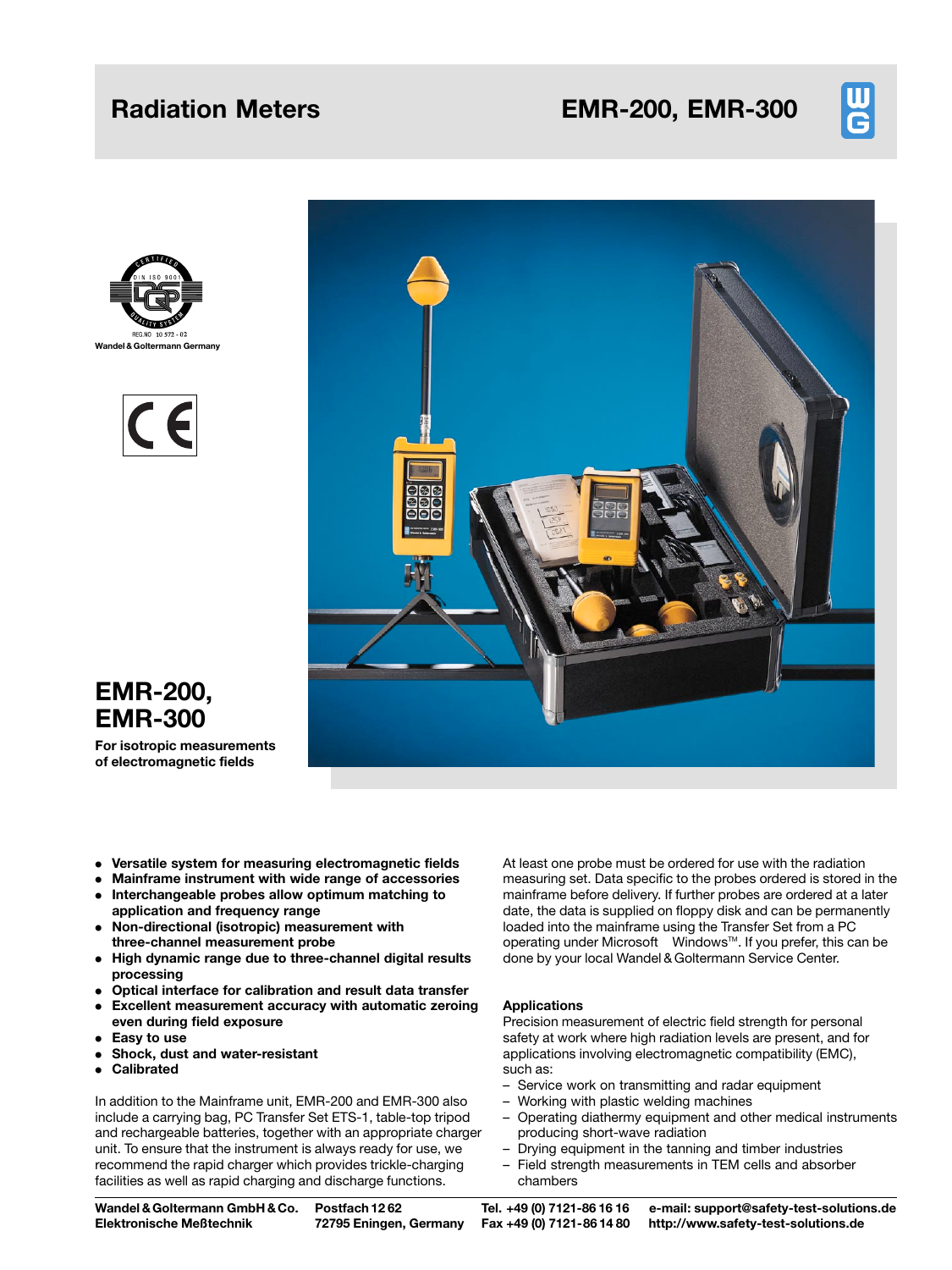# Fields of application

The diagram shows some typical applications where electromagnetic radiation occurs or is utilized. The frequency spectrum is normally divided into two areas:

1: Low frequencies up to about 30 kHz.

This region includes some railway system overhead power supplies running at 16<sup>2</sup>/<sub>3</sub> Hz, domestic a.c. power at 50/60 Hz and extends up to VDU workstations at 30 kHz (see EFA data sheets).

2: High frequencies above 30 kHz.

Typical frequencies encountered here are FM radio (88 to 108 MHz), television signals (40 to 900 MHz), mobile radio (400 to 1800 MHz) and satellite communications (up to 18 GHz). Other frequencies which are often used in industry and medicine are 27, 433 and 2450 MHz. Knowledge of the frequency is important when monitoring limit values for electromagnetic fields because these limit values depend on the frequency.



# Frequency ranges of electromagnetic radiation encountered in everyday life.

# Limit values

Work on defining legally binding limit values for electromagnetic radiation is currently being done at national and international levels. The limit values specified in the draft CENELEC European standard are quoted here as an example.



Limit values for electromagnetic radiation. Further details are found in the draft European standard CENELEC 50166-2.

Limit values for common industrial and medical frequencies, derived from the above-mentioned draft standard:

|              | 27 MHz              | 433 MHz     | 2.45 GHz            |
|--------------|---------------------|-------------|---------------------|
| Workplace    | $61.4$ V/m          | 63 V/m      | 137 V/m             |
|              | 0.16 A/m            | 0.17 A/m    | $0.36$ A/m          |
|              | 10 W/m <sup>2</sup> | 11 $W/m2$   | 50 W/m <sup>2</sup> |
| Public areas | 27.5 V/m            | 28 V/m      | $61.4$ V/m          |
|              | $0.07$ A/m          | $0.08$ A/m  | $0.16$ A/m          |
|              | 2 W/m <sup>2</sup>  | 2.2 $W/m^2$ | 10 W/m <sup>2</sup> |

# Near-field and far-field

Electromagnetic fields can be split into two components: the electric field E [measured in V/m] and the magnetic field H [measured in A/m]. The E-field and H-field are strongly interdependent for the far-field, i.e. anywhere more than a certain distance from the source (see diagram). If, say, the H-field is measured in this region, the magnitude of the E-field and the power density S [W/m] can be calculated from it. In contrast, the H-field and E-field must be measured separately in the near-field region.



Near-field and far-field definition. Measurements at a distance d of 1 x wavelength  $\lambda$  (better: 3 x  $\lambda$ ) from the source are made under far-field conditions.

# Applications and tips

- ± Induction heaters, RF welding equipment and erosion machines: Electric fields are less important here, the magnetic fields need to be monitored.
- Radio and TV transmitters/antennas: As long as the location is in the far-field region, an E-field probe is preferable due to the large bandwidth. When working close to antennas (nearfield) separate checking of the E-field and the H-field is unavoidable.
- ± Diathermy equipment (RF equipment for medical therapy): Very high field strengths are present at the electrodes and on the connecting leads to the electrodes. The main component is normally the electric field.
- Microwave ovens: The very short wavelength means that exposure is normally in the far-field. E-field measurements are therefore sufficient.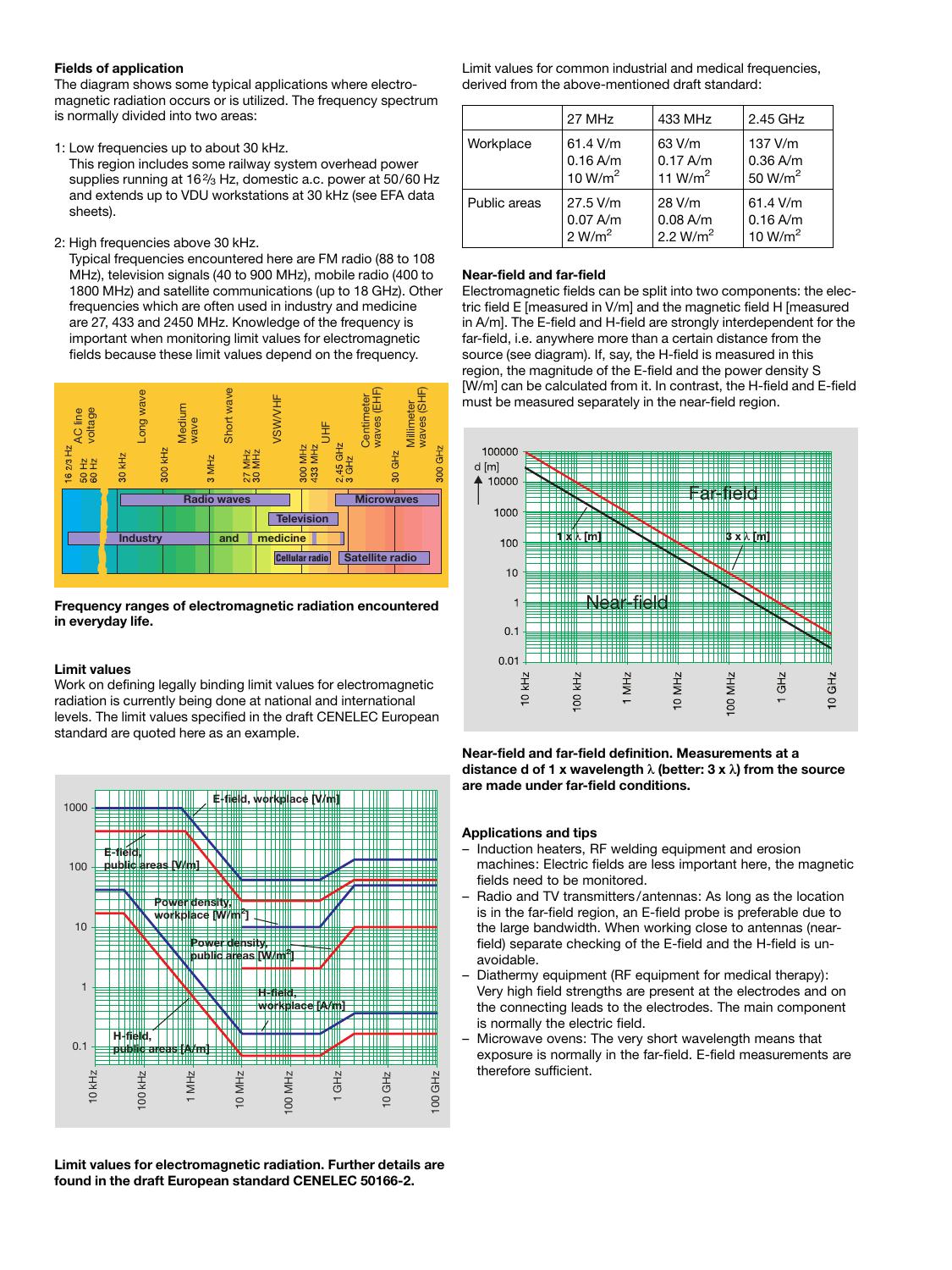### Spatial averaging

The spatial distribution of a field is seldom homogeneous, even within the confines of a low-reflection absorber chamber. Measurements at several points within the area are thus needed. By measuring at different positions, it is also possible to estimate complete body exposure levels. The root mean square of these values is required. The EMR-300 makes light work of this. When set to Spatial Averaging mode, a new measurement is made simply by pressing a key. The squares of these values are summed automatically, providing a display of the average field strength for the area. If the "Spatial" key is held down, the EMR-300 will calculate the average for the time that the key was pressed. All instruments in the EMR range are also equipped with an averaging function for the 6-minute average specified by the relevant standards.

### PC Transfer Set

If high field strengths are to be measured or long-term monitoring is required, the measured values can be transferred to a PC or printer using an optical interface and the Transfer Set. All products in the EMR range can also be fully remote-controlled via this interface. The software supplied with the ETS-1 Transfer Set makes it easy to record the results and then process them using programs such as Excel. The EMR-300 can, in fact, store up to 1500 measured values, complete with timestamp and all parameters, so it is capable of monitoring for a whole day without needing to be connected to a PC or printer. The results can be displayed later or read out together with all major parameters by using the ETS-1 Transfer Set.

The Transfer Set allows independent output of the measured values, i.e. spatial field strength and the three measurement axes X, Y and Z.

0.0465





### Non-directional measurement

Free-space electromagnetic fields are seldom due to a single source, but are generally the result of several transmitters from different directions. To be able to correctly determine the radiation exposure, any measurement must be non-directional, i.e. isotropic. The value measured by an isotropic instrument is also not affected by the position in which the instrument is used. For these reasons, the probes of the EMR-200/EMR-300 are fitted with three sensors which measure the field strength of the X, Y and Z directions separately. The field strength is calculated by the instrument's processor by summing the squares of the three measured values. This method has the advantage over conventional analog summing within the probe that all three sensors can be independently calibrated to achieve very high linearity. It also eliminates dependence on the square-law sensor characteristic which leads to large measurement errors as it no longer holds true at high field strengths. Use of this novel, innovative method means that the EMR-200 and EMR-300 can measure the entire field strength range for the first time using just a single probe. This simplifies measurement and makes the purchase of additional probes unnecessary.

#### **Zeroing**

Normally, an instrument for measuring electromagnetic radiation requires zeroing every time it is switched on or the temperature changes, if accurate measurements are to be obtained. Up till now, the instrument had to be placed in a room where no field was present in order to zero it. More often than not, such a room is not available, and the whole procedure is inconvenient. A new zeroing method is used in the EMR range of products that is fully automatic and which is also valid even in the presence of high field strengths. The measurement errors due to inaccurate zeroing can be excluded as far as the EMR range of instruments is concerned.

### Rugged casing

The casing is specially constructed to withstand shocks and impacts, to allow use under difficult conditions, e.g. outdoors or at industrial sites. The basic unit includes anti-slip, impactresistant shock protection. All mechanical connections such as the test probe are designed to withstand rough handling. Practical details like the tripod bush and built-in stand make the instrument equally suitable for laboratory applications.